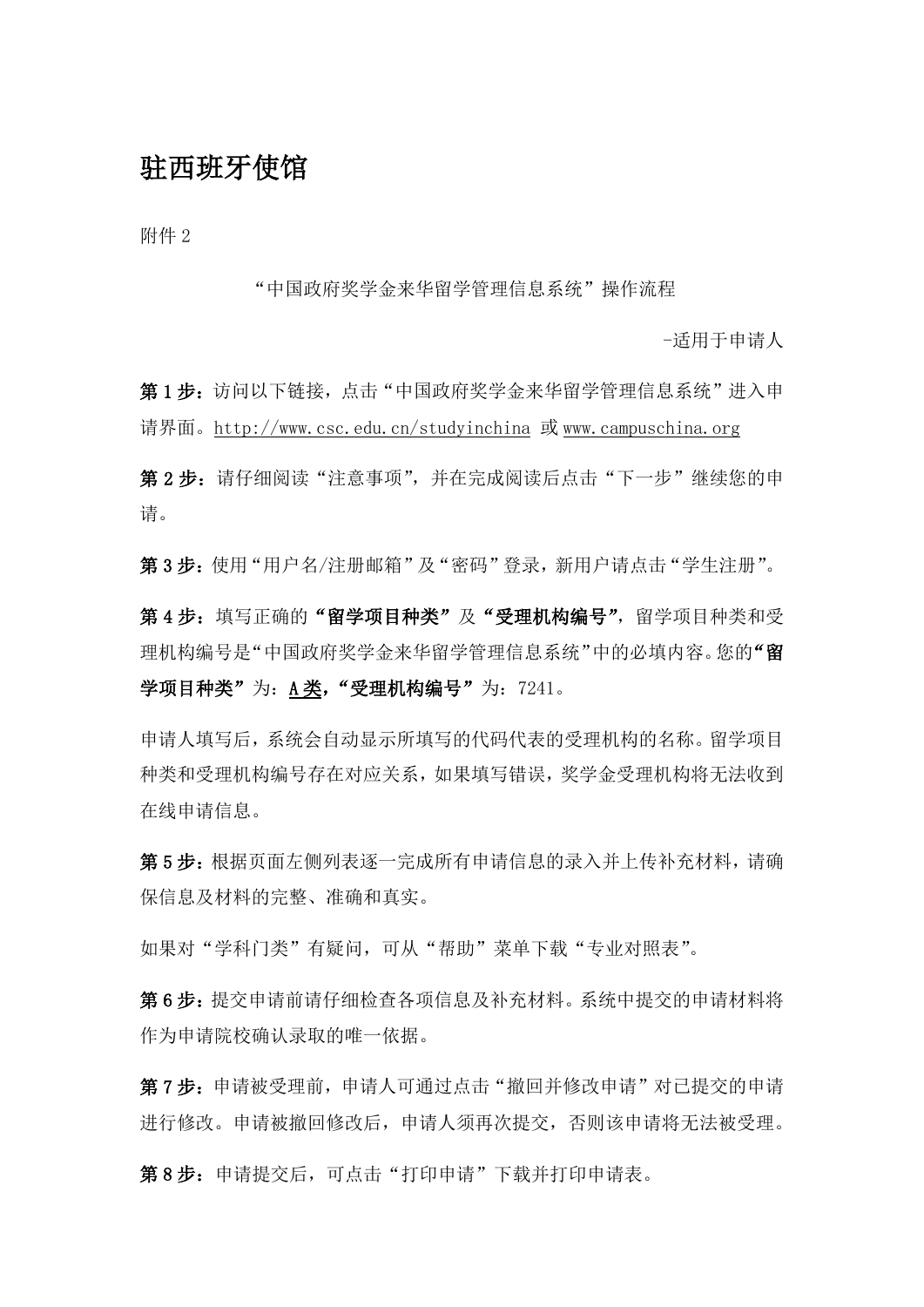第9步: 如受理机构要求,请将纸质申请表与其他补充材料提交至受理机构。

注意: 建议使用火狐或 IE 11 浏览器, 如果使用 IE 浏览器, 请去掉浏览器的"兼 容性视图模式"后使用。

申请人须使用中文或英文完成全部申请信息的填写。

Instructions of the Chinese Government Scholarship Information System

Step 1: Visit http://www.csc.edu.cn/studyinchina or [www.campuschina.org](http://www.campuschina.org/) and click "Scholarship Application Online for International Students".

Step 2: Read "Tips for online application" carefully before clicking "NEXT" to the registration page.

Step 3: Log in with your user name and password. For new user, please click "Create an account" for registration.

Step 4: Fill in the correct Program Category and Agency Number. An Agency Number represents a specific application receiving agency and a correct choose of Program Category is necessary before filling in the Agency Number. Please make sure you fill it in correctly, otherwise you will not be able to continue your online application or your application will not be accepted.

Your 'Program Category' is: Type A and 'Agency Number' is:7241. Once the correct 'Agency Number' is entered, the name of the agency will automatically emerge.

Step 5: Fill in the Online Application Form and Upload Supporting Documents truly, correctly and completely following the steps listed on the left of the page.

Applicants are required to select a discipline before choosing their majors. Please refer to the Disciplines Index, which could be downloaded from Help, if you have any doubt about the disciplines and majors.